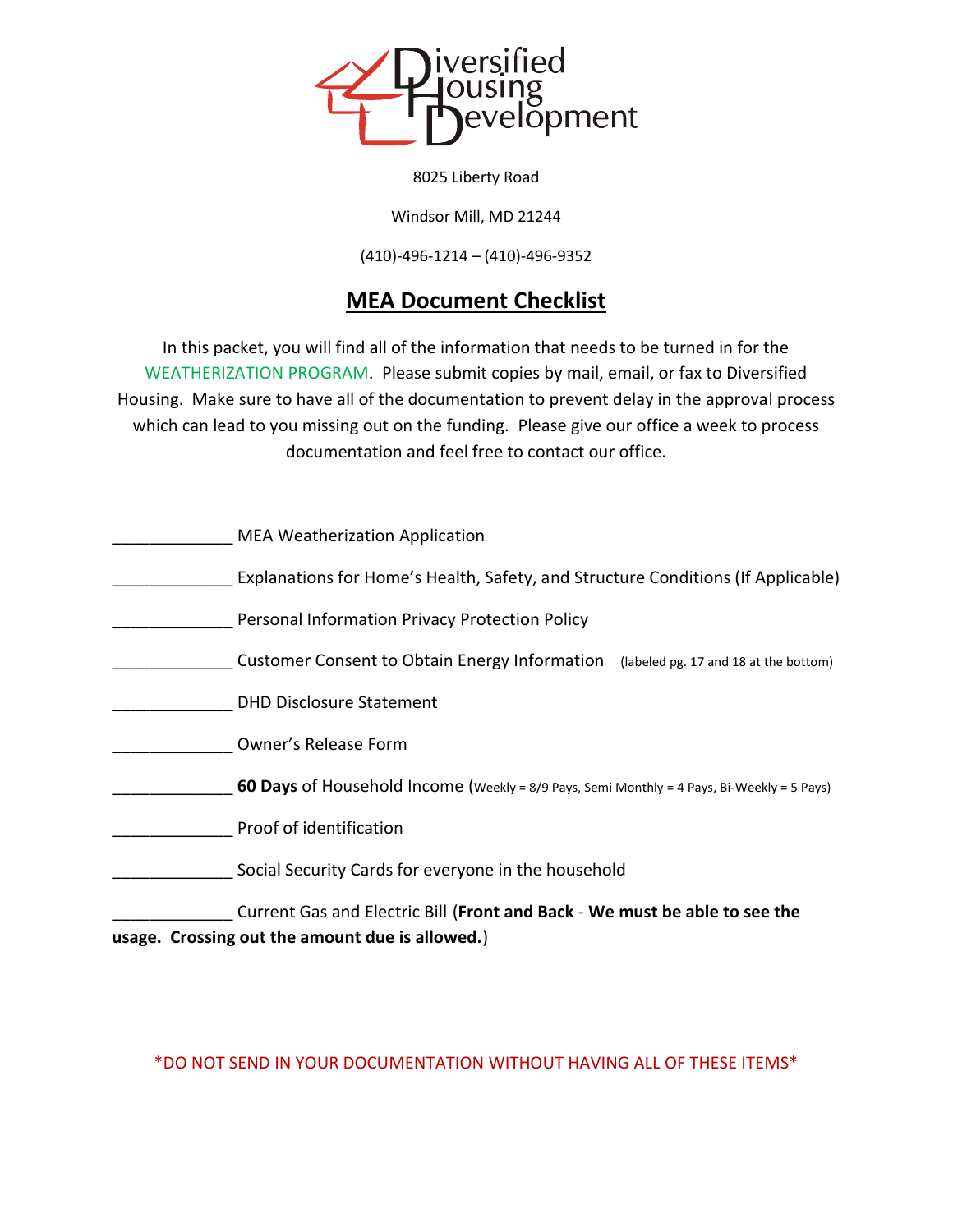

# *MEA WEATHERIZATION APPLICATION*

*Diversified Housing Development will review your application* for the Maryland Energy Administration (MEA) program.

#### **PLEASE** *PRINT* **ALL INFORMATION**

Please complete the two pages in this MEA application. Return completed form to Diversified Housing Development along with the following

- Proof of Household's income received in the 60 days prior to the date you sign this application
- Proof of identification, of residence, and Social Security Cards
- A current electric bill and /or a current gas bill (if you are responsible for paying heat)

| 1. |                                                                                                                                                                                                                                                                                        |                                                                                        |                                     |                   |                                         |                                   |                           |                     |
|----|----------------------------------------------------------------------------------------------------------------------------------------------------------------------------------------------------------------------------------------------------------------------------------------|----------------------------------------------------------------------------------------|-------------------------------------|-------------------|-----------------------------------------|-----------------------------------|---------------------------|---------------------|
|    | Name<br><b>Your Street Address</b><br>City, State, Zip                                                                                                                                                                                                                                 |                                                                                        |                                     |                   | Home Phone Number<br>Other Phone Number |                                   |                           |                     |
|    |                                                                                                                                                                                                                                                                                        |                                                                                        |                                     |                   |                                         |                                   |                           |                     |
|    |                                                                                                                                                                                                                                                                                        |                                                                                        |                                     |                   | Email                                   |                                   |                           |                     |
|    | Mailing Address (If different from your mailing address or if you've moved)                                                                                                                                                                                                            |                                                                                        |                                     |                   |                                         |                                   |                           |                     |
|    | □ Apartment or Multi- Family<br>(Check One)                                                                                                                                                                                                                                            |                                                                                        | $\Box$ Double, Row or Townhome      |                   |                                         |                                   | $\Box$ Single Family Home |                     |
|    | 2. Fill in all spaces below or ALL Household members (List Yourself First):<br>TOTAL NUMBER OF HOUSEHOLD MEMBERS IS_____ Total # of household members 18 years and over is ____<br>Please use the following choices for "Race Code":<br>1. African-American<br>2. White<br>3. Hispanic | 4. Asian or Pacific Islander<br>5. Native American or Alaskan Native<br>6.Multi-Racial |                                     |                   | 7.Other                                 |                                   |                           |                     |
|    | First & Last Name                                                                                                                                                                                                                                                                      | <b>Birthdate</b><br>M/D/Yr                                                             | Relationship<br><b>To Applicant</b> | <b>SEX</b><br>M/F | Race<br>Code                            | <b>Disabled</b><br>(Yes or<br>No) | Types of<br>Income        | 30-Day Gross Income |
| 1. |                                                                                                                                                                                                                                                                                        |                                                                                        |                                     |                   |                                         |                                   |                           |                     |
| 2. |                                                                                                                                                                                                                                                                                        |                                                                                        |                                     |                   |                                         |                                   |                           |                     |
| 3. |                                                                                                                                                                                                                                                                                        |                                                                                        |                                     |                   |                                         |                                   |                           |                     |
| 4. |                                                                                                                                                                                                                                                                                        |                                                                                        |                                     |                   |                                         |                                   |                           |                     |
| 5. |                                                                                                                                                                                                                                                                                        |                                                                                        |                                     |                   |                                         |                                   |                           |                     |
| 6. |                                                                                                                                                                                                                                                                                        |                                                                                        |                                     |                   |                                         |                                   |                           |                     |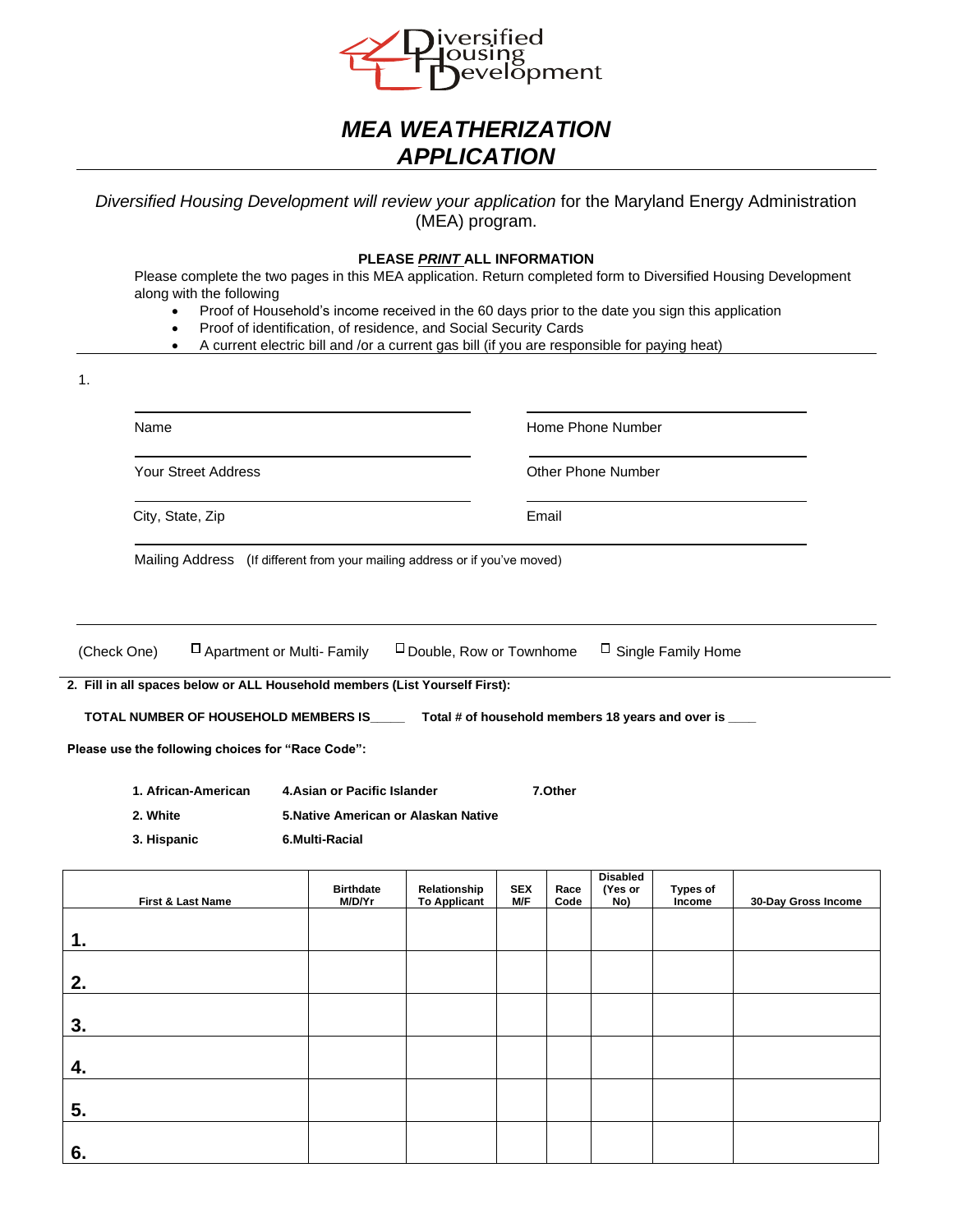| <b>4. ELECTRIC COMPANY INFORMATION</b>                                                                                                      |   |  |  |  |
|---------------------------------------------------------------------------------------------------------------------------------------------|---|--|--|--|
| I have a turn-off notice from this company: $Yes \Box No \Box$<br>My Service is off now: Yes $\Box$ No $\Box$                               |   |  |  |  |
| 5. CHECK ONE BOX BELOW FOR THE MAIN HEATING SOURCE OF YOUR HOME                                                                             |   |  |  |  |
| Electricity□ Utility Gas□ Propane□ Oil□ Kerosene□ Coal Wood/Pellets□                                                                        |   |  |  |  |
|                                                                                                                                             |   |  |  |  |
| UTILITY GAS CUSTOMERS ONLY:<br>I have a turn-off notice from this company: $YES\Box NOC\Box$<br>My service is turned off now: $Yes \Box NO$ |   |  |  |  |
| 6. HOME'S HEALTH, SAFETY, AND STRUCTURE CONDITIONS:                                                                                         |   |  |  |  |
| Do you have any missing external windows or doors?<br>1.<br>Y N                                                                             |   |  |  |  |
| 2.<br>Is there mold or mildew in the house?<br>Y N                                                                                          |   |  |  |  |
| Y N<br>Are there any active roof leak(s)?<br>3.                                                                                             |   |  |  |  |
| $\mathbf N$<br>Do you have any damage to the exterior walls/ siding/ trims or ceiling?<br>4.                                                | Y |  |  |  |
| Y N<br>Are you aware of any electrical code violations/hazards?                                                                             |   |  |  |  |
| 5.<br>$\mathbf N$<br>Y<br>Are you aware of any plumbing leaks/ moisture problems?<br>6.                                                     |   |  |  |  |
| How old is your heating system/furnace?<br>7.                                                                                               |   |  |  |  |
| What is the age of the home?<br>8.                                                                                                          |   |  |  |  |
| How many bedrooms in the home?<br>9.                                                                                                        |   |  |  |  |
| 10. Any other structural or health concerns?                                                                                                |   |  |  |  |

**7. The applicant or proxy must sign this application before it can be processed.**

| <b>Family Size</b> |          |          |          |          |          |          |           |           |
|--------------------|----------|----------|----------|----------|----------|----------|-----------|-----------|
| Annual             |          |          |          |          |          |          |           |           |
| <b>Income</b>      | \$58,384 | \$66,725 | \$75,066 | \$83,406 | \$90,100 | \$96,794 | \$103,434 | \$110.128 |

**I declare that the information provided to Diversified Housing Development (DHD) is true, correct, and complete. I understand that when this application is signed, permission is given: 1) for the DHD to check all household income and any other benefits; and (2) for the other governmental/non-governmental agencies to give and/or receive information from DHD needed to complete this application. I also certify that I meet the income guidelines listed above which is required to receive weatherization services from DHD.** 

 **Applicant's Signature Date**

### **Scheduling – Must be available all day**

Please list dates in which you can have someone home from 9 a.m. to 5 p.m. over the age of 18.

### **OFFICE USE ONLY:**

| Date Received: | Intake Worker Signature: | Date: |
|----------------|--------------------------|-------|
| Total Income:  | Certifier Signature:     | Date: |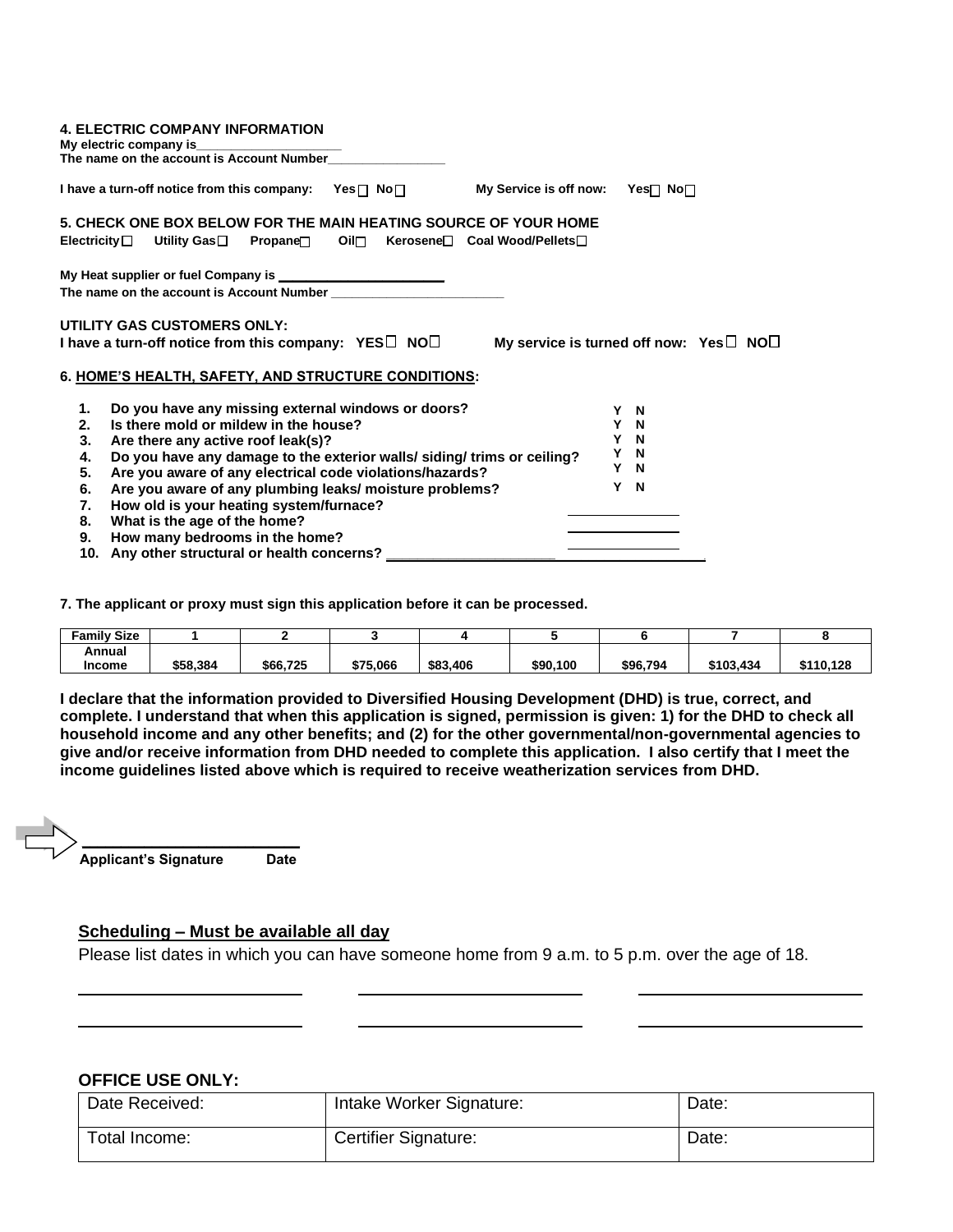# **Explanations for Home's Health, Safety, and Structure Condition Answers**

This document is to be completed if you answered "yes" to any of the questions in section 6 of the MEA Application. For each question that is answered yes, provide detailed information for why you chose that answer. Please be sure to give complete and accurate information because some weatherization work can make existing problems worse if work is performed. (Ex. If your home has a lot of mold and the contractor seals up the holes where the air is leaking out of the home the mold can get worse.)

<u> 1989 - Johann Stoff, amerikansk politiker (d. 1989)</u>

<u> 1980 - Johann Barbara, martxa alemaniar argametar a martxa a shekara a shekara a shekara a shekara a shekara</u>

**Do you have missing external windows or doors?**

**Is there mold or mildew in the house?**

**Are there any active roof leak(s)?**

**Do you have any damage to the exterior walls/siding/trims or ceiling?**

**Are you aware of any electrical code violations/hazards?**

**Are you aware of plumbing leaks/moisture problems?**

Staff Notes: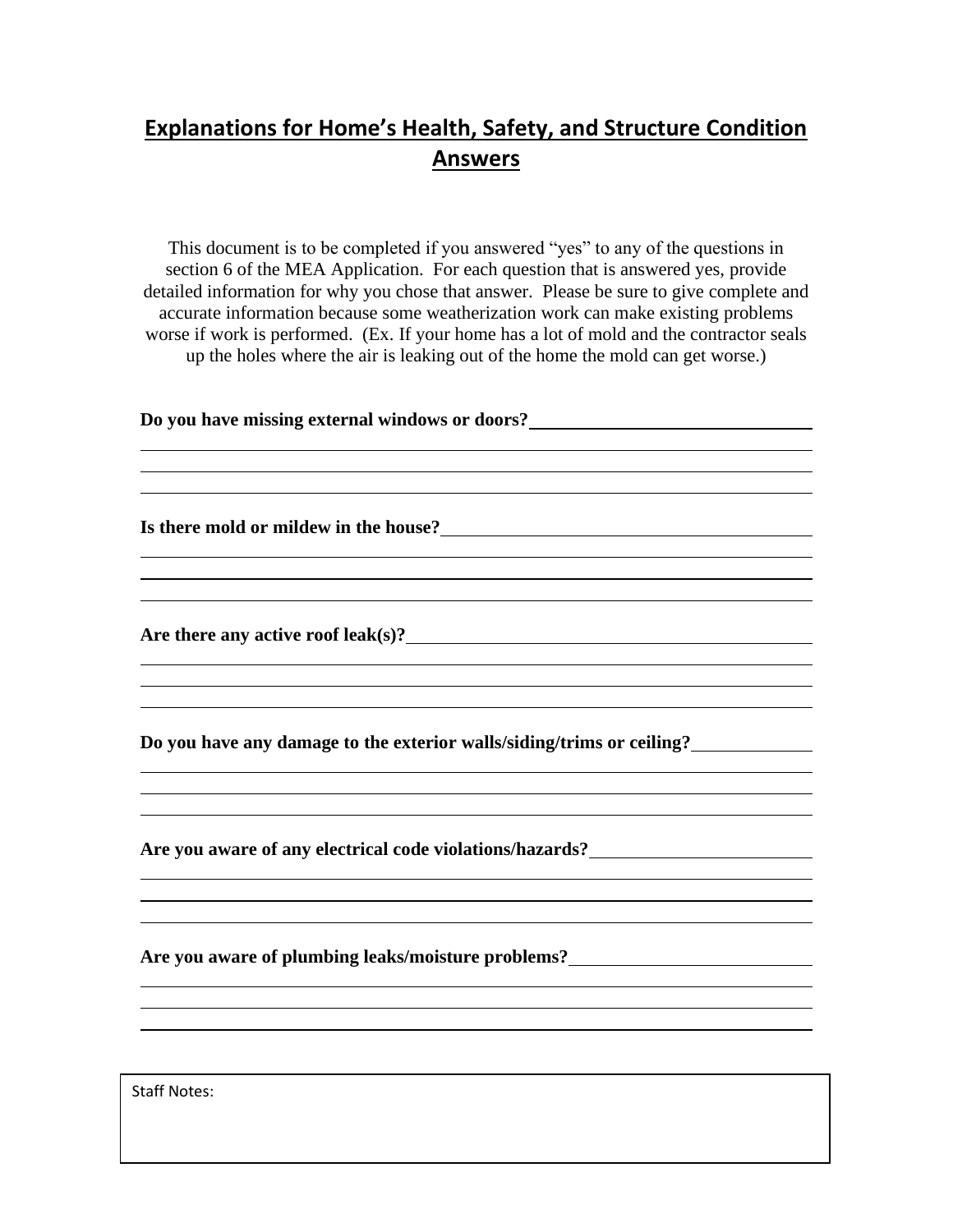## **Diversified Housing Development, Inc.**

## **Personal Information Privacy Protection Policy**

 Protecting the privacy and confidentiality of your personal information is important to Diversified Housing Development, Inc and to our employees. In order to offer you the services you seek to obtain, we collect, maintain, and use information about you on a routine basis. To help you better understand how your personal information is protected, we are providing you with the following statement describing our practices and policies with respect to the privacy of the customer information. In the event you terminate your customer relationship with us, or become an inactive customer, we will continue to adhere to the policies and practices described in the notice.

## **What Information We Collect**

We collect nonpublic personal information about you on application or other forms during the application process, gather from your transactions and experiences with us, and obtained from other authorized sources, such as consumer reporting agencies. All information collected and stored by Diversified Housing Development, Inc is used for specific business purposes to ensure compliance with the federal and county programs we administer, and developing a better understanding of your financial situation, to provide you with improved services.

### **What Information We Disclose**

We do not disclose any nonpublic personal information about our customers or former customers to anyone except as permitted by law. We are permitted under law to disclose such information about you to other third parties in certain circumstances. For example, we may disclose nonpublic personal information about you to third parties to assist us in servicing your home or application, to government entities in response to subpoena's and federal and local reporting requirements.

### **Our Security Procedures**

 We understand that the protection of you nonpublic personal information is of the utmost importance. Guarding your privacy is our obligation. Diversified Housing Development, Inc maintains strict procedures and policies to safeguard your privacy. We restrict employee access to customer information to only those who have a business reason to know such information, and we educate our employees about the importance of confidentiality and customer privacy. We maintain physical, electronic and procedural safeguards that guard your nonpublic personal information.

## **ACKNOWELEDGMENT OF MORTGAGE LOAN APPLICANT(S)**

\_\_\_\_\_\_\_\_\_\_\_\_\_\_\_\_\_\_\_\_\_\_\_\_\_\_\_\_ \_\_\_\_\_\_\_\_\_\_\_\_\_\_\_\_\_\_\_\_\_\_\_\_\_\_

I/We have read this disclosure form and understand its contents, as evidenced by my/our signature(s) below.

Applicant Date Date Applicant Date

\_\_\_\_\_\_\_\_\_\_\_\_\_\_\_\_\_\_\_\_\_\_\_\_\_\_\_ \_\_\_\_\_\_\_\_\_\_\_\_\_\_\_\_\_\_\_\_\_\_\_\_\_\_

Applicant Date Date Applicant Date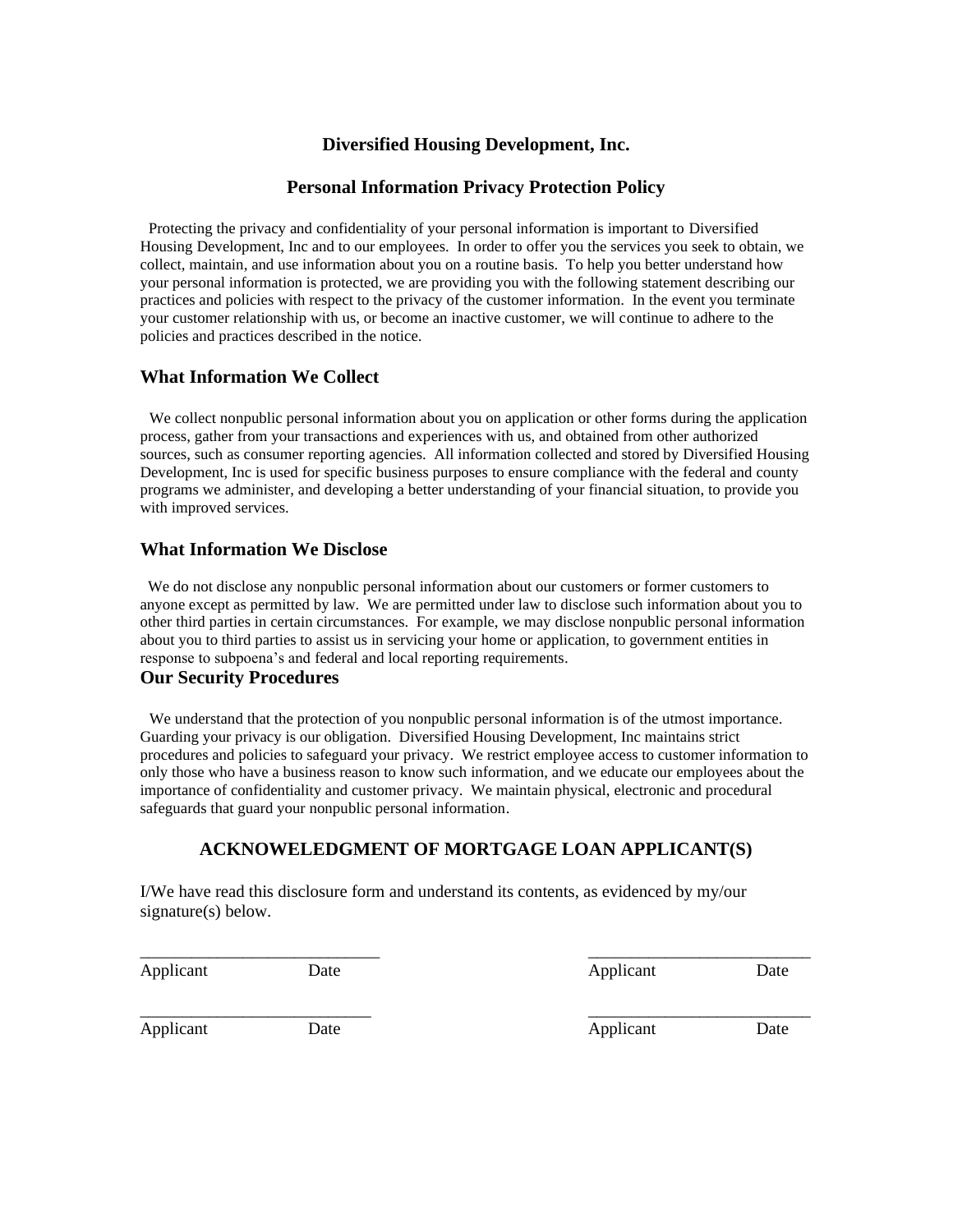

8025 Liberty Road, Windsor Mill, MD 21244 Phone: (410) 496-1214 Fax: (410) 496-9352 Website: [www.diversifiedhousing.org](http://www.diversifiedhousing.org/)

## **DHD Disclosure Statement**

Diversified Housing Development is a non-profit organization with a mission to create and sustain homeownership in the Baltimore metro region. To assist residents and potential residents of Baltimore County, we offer the following services;

- Home Buyer Workshops
- Individual Pre Purchase Counseling
- Foreclosure Prevention Counseling
- Weatherization Assistance
- Down Payment and Closing Cost Assistance

These Services are available to any customer that requests it; however, we do not steer or expect any of our customers to utilize these products or services beyond their initial service. *Clients are not obligated*  to receive any other services offered by the organization. You may be referred to other housing services of the organization or another agency or agencies as appropriate who may be able to assist with particular concerns that have been identified. A counselor may answer questions and provide information, but not give legal advice. If you would like legal advice, you will be referred for appropriate assistance.

## **Client Statement**

I have read the above mentioned disclosure and understand that I am not obligated or steered toward using any of the above services beyond my initial service.

i<br>L

Client Signature Date Date

Client Signature Date

i<br>L

Counselor Signature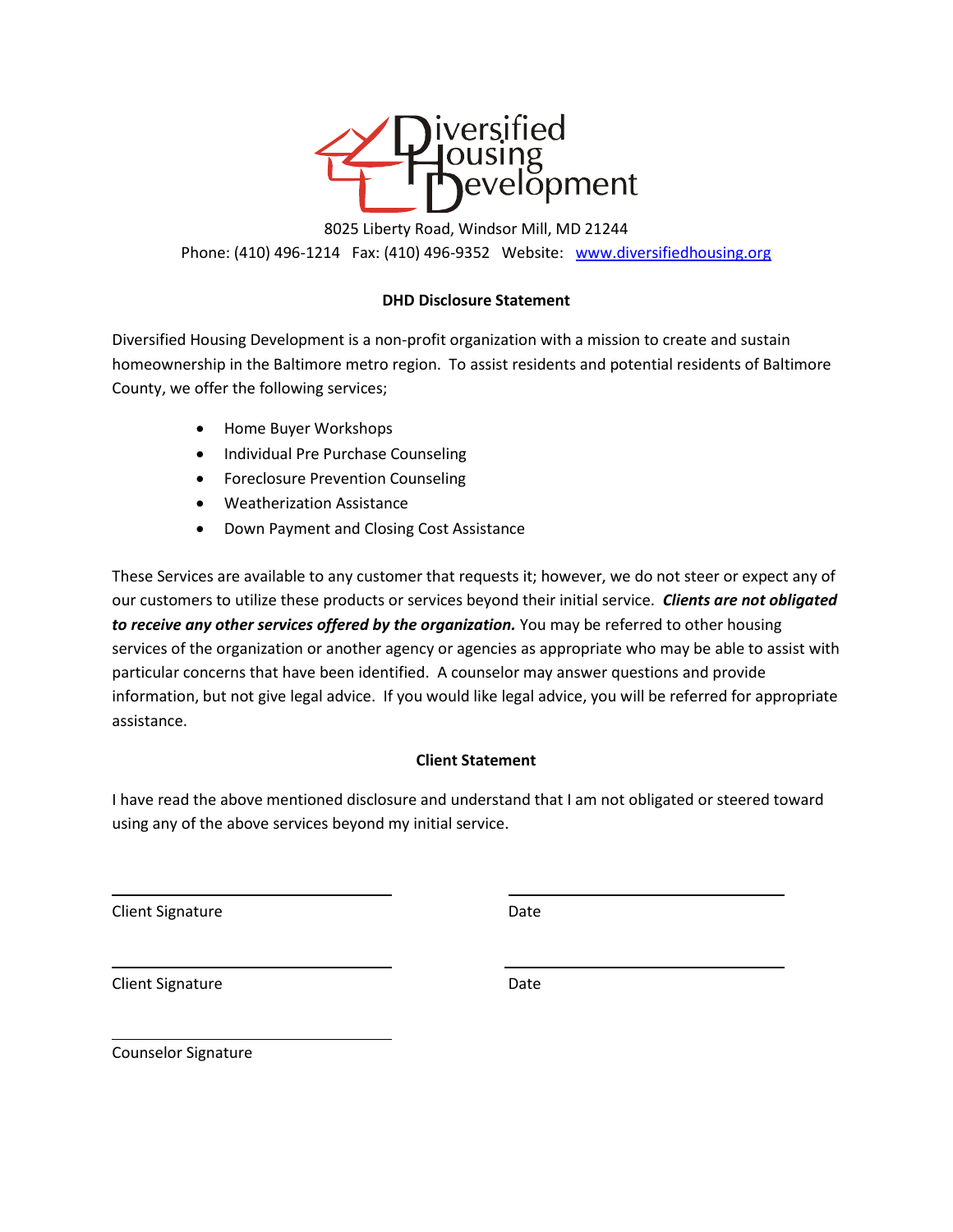### Diversified Housing Development Weatherization Assistance Program

#### **Owner's Release Form**

This is a program funded by State resources to provide assistance to low income owners by making their homes more energy efficient. The goal of the program is to help owners reduce their fuel bills by lowering the energy consumption needed to heat and cool their homes. The weatherization services provided to approve applicants may include, but are not limited to:

- A. Caulking, weather stripping, door sweeps, replacement of cracked or broken glass windows and doors.
- B. Install Compact Fluorescent Lights (CFLs)
- C. Install Low-Flow shower Heads and aerators
- D. Air seal home and air seal ducts
- E. Hot water heater jackets, duct wraps, pipe insulation and attic insulation
- F. Furnace efficiency testing (gas and oil-fired furnaces only)

#### **This is a FREE ONE TIME ONLY service and the work performed is of a permanent nature. After the inspection, the contractor does not return to make repairs at a later date.**

#### **Currently, approximately 30 houses will be selected for Diversified Housing Development Weatherization Assistance Program. This is done on a first come first serve basis. These services are contingent on availability of funding.**

I have read the above statement and understand it. In consideration for the above services being performed on my home at no expense to me, I consent to permit staff members of Diversified Housing Development Weatherization Assistance Program and the Weatherization Contractor and his staff, to enter my property and perform the services on my home. All contractors utilized by the program are licensed and bonded by the State of Maryland and are fully insured. Your signature below makes the owner and or applicant a patty to Diversified Housing Development's with its weatherization contractors.

#### **Please Return With MEA Packet**

| Days available (please circle) M Tu W Th F Sa Su |      |
|--------------------------------------------------|------|
|                                                  |      |
| <b>Owner's Signature</b>                         | Date |

**Diversified Housing Development 8025 Liberty Rd. Windsor Mills, MD 21244**